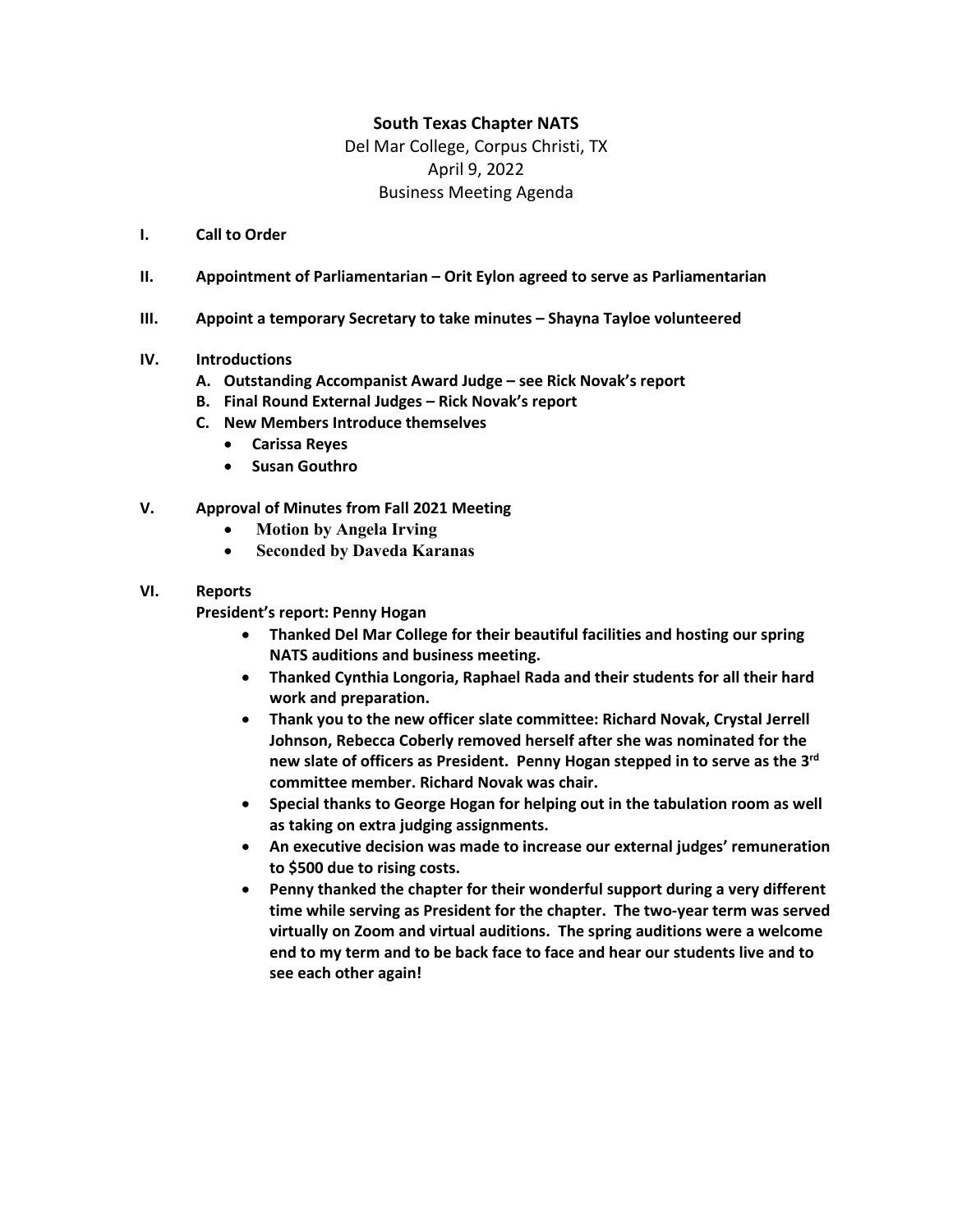**Treasurer's report: Hope Thacker**

**South Texas NATS**

**Spring 2022 Financial Report**

- **Balance October 2021: \$10,059.74**
- **Current balance \$14,158.74**
- **Deposits: \$4129.00**
	- o **(Membership fees and student audition fees)**
- **Withdrawals: -\$30.00** 
	- o **(Student award money)**
- **Projected immediate withdrawals:** 
	- o **\$1600 Judges fees;**
	- o **\$600 food;**
	- o **\$500 hospitality fee;**
	- o **+/-\$1500 Student Award money**

# **Vice President and Auditions Chair report: Rick Novak**

- At close of registration, we had 142 Singers, 19 pianists, and 27 members. 129 Singers, 18 pianists, and 26 members.
- We have 2 student pianists entered in the student accompanist competition
- Due to a medical exemption, we have one member not able to join us/adjudicate today. Thank you, George Hogan, for being a proxy judge in his place. We also have a few substitute judges who answered our plea for help. Thank you to Madeleine Munro, Carissa Reyes, Melinda Brou, & Susan Gouthro. Also, 2 of our external judges assisted with adjudicating the morning sessions (not ideal, but this was the only way to have 3 judges in each room AND have a minimum number of officers in the tabs room.) Thank you, Deborah Popham and Cheryl Lindquist for judging morning sessions AND finals for us. I also want to thank Paul Erickson for serving as our student accompanist judge! Thank you to our officers who judged the morning sessions!)
- It is very important in future years to let the VP/Auditions Chair know as SOON AS YOU HAVE A STUDENT DROP OUT. We had several cancellations after we ran the AuditionWare Scheduler. I know that sometimes late cancellations are unavoidable. That said, several teachers contacted me after we ran the scheduler and said, "Oops, I forgot to let you know that I had several students drop out last week." So, please let us know as soon as you know a student has canceled.
- It has been an honor to serve as your Vice President/Auditions Chair for the past 3 years. As you know, the spring auditions were cancelled my first year due to Covid-19. Last year, to have spring auditions, we went online and pulled-off virtual auditions! So, this is my first, and last year, serving as VP/Auditions Chair for LIVE auditions. I could not have done anything without the incredible team of officers around me. Special thanks to: Penny Hogan (President), Cynthia Longoria (VP/Assistant Auditions Chair, Sean Taylor (Webmaster), Hope Thacker (treasurer), Melinda Brou, Daniel Hunter-Holly, and Rebecca Coberly (former VP/Auditions Chair). You all went above and beyond to assist me! I am grateful for all your help.